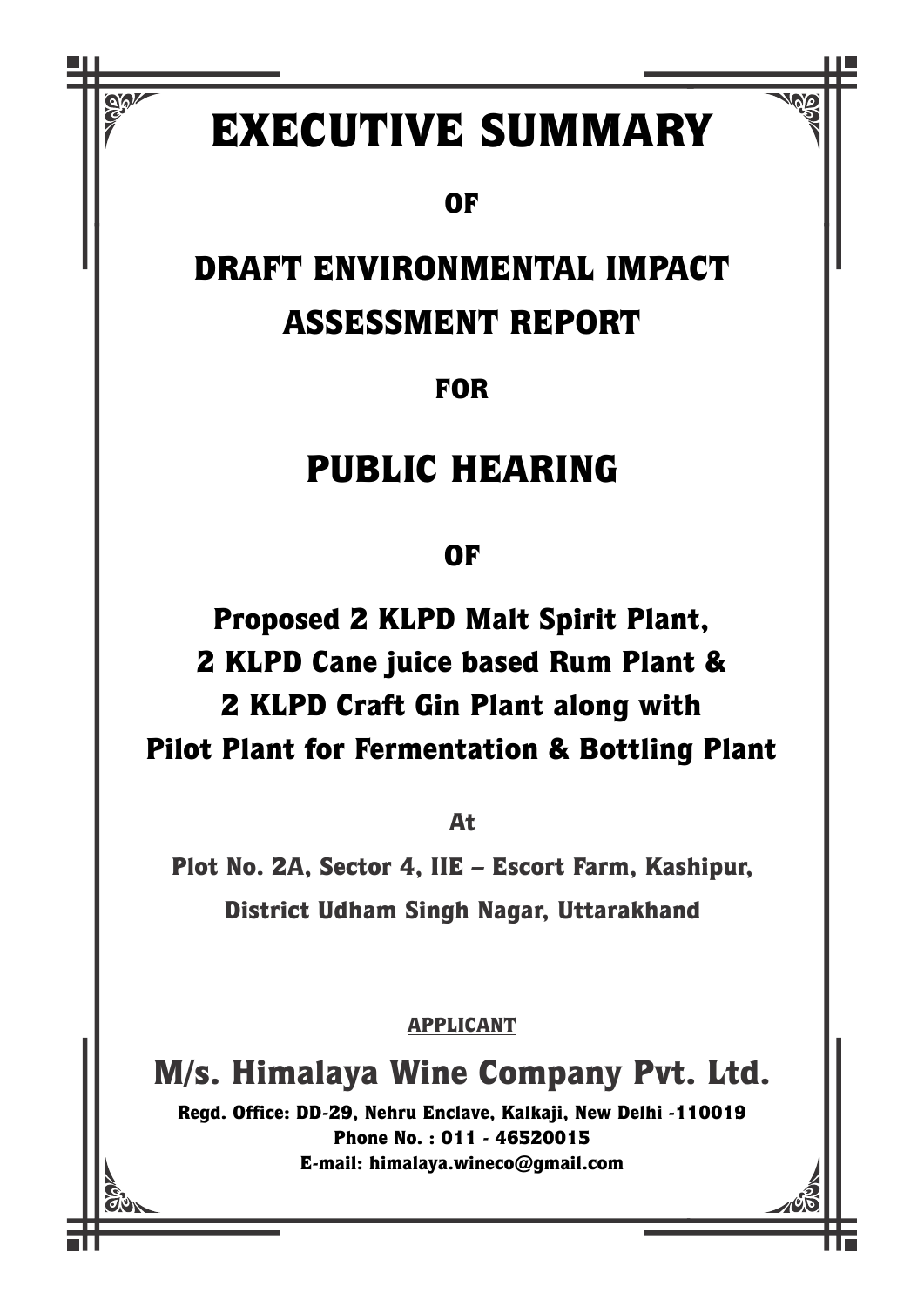**Executive Summary**

### **EXECUTIVE SUMMARY**

# **1.0 PROJECT DESCRIPTION**

# **1.1 INTRODUCTION**

Himalaya Wine Company Pvt. Ltd. is proposing 2 KLPD Malt Spirit Plant, 2 KLPD Cane juice based Rum Plant & 2 KLPD Craft Gin plant along with Pilot Plant for fermentation & Bottling Plant at Plot No. 2A, Sector 4, IIE (Integrated Industrial Estate) Escort Farm, Kashipur, District Udham Singh Nagar, Uttarakhand. The project site lies in IIE (Integrated Industrial Estate) Escort Farm, Kashipur. The land is already under the possession of Company.

As per EIA Notification dated 14th Sep., 2006 and as amended on 13th June, 2019, the project falls under Category "B", Project or Activity '5(g)' Distilleries (Non Molasses based distilleries ≤ 200 KLPD). The project caters to Category "B" but due to absence of SEIAA or SEAC at Uttarakhand, this project will be considered as Category "A" and ToR letter was granted by MoEFCC, New Delhi.

Application for ToR was uploaded on MoEFCC, New Delhi Parivesh portal on 22<sup>nd</sup> January, 2022. Standard ToR has been issued by MoEFCC vide letter no. IA-J-11011/19/2022-IA-II(I) dated 01<sup>st</sup> February, 2022 for the preparation of EIA/EMP Report.

| <b>S. No.</b>    | <b>Particulars</b>                           | <b>Details</b>                                                     |  |
|------------------|----------------------------------------------|--------------------------------------------------------------------|--|
| Α.               | <b>Nature of the Project</b>                 | Proposed Malt Spirit Plant, Cane juice based Rum Plant & Craft Gin |  |
|                  |                                              | plant along with Pilot Plant for fermentation & Bottling Plant.    |  |
|                  | <b>Size of the Project</b>                   | Malt Spirit Plant - 2 KLPD, Cane juice based Rum Plant - 2 KLPD &  |  |
|                  |                                              | Craft Gin Plant - 2 KLPD                                           |  |
|                  |                                              |                                                                    |  |
| В.               | <b>Location Details</b>                      |                                                                    |  |
| 1.               | Plot No.                                     | Plot No. 2A, Sector 4, IIE-Escort Farm                             |  |
| 2.               | Tehsil                                       | Kashipur                                                           |  |
| $\overline{3}$ . | District                                     | <b>Udham Singh Nagar</b>                                           |  |
| $\overline{4}$ . | State                                        | Uttarakhand                                                        |  |
| $\mathsf{C}$     | <b>Geographical Extent of the Plant Site</b> |                                                                    |  |
| 1.               | Latitude                                     | 29°13'37.35" N to 29°13'40.97" N                                   |  |
| 2.               | Longitude                                    | 79 <sup>0</sup> 01'37.96" to 79 <sup>0</sup> 01'41.28" E           |  |
| $\overline{3}$ . | Topo sheet No.                               | 53O/3, 53O/4, 53K/15 & 53K/16                                      |  |
| D.               | <b>Area Details</b>                          |                                                                    |  |

# **1.2 DETAILS ABOUT THE PROJECT**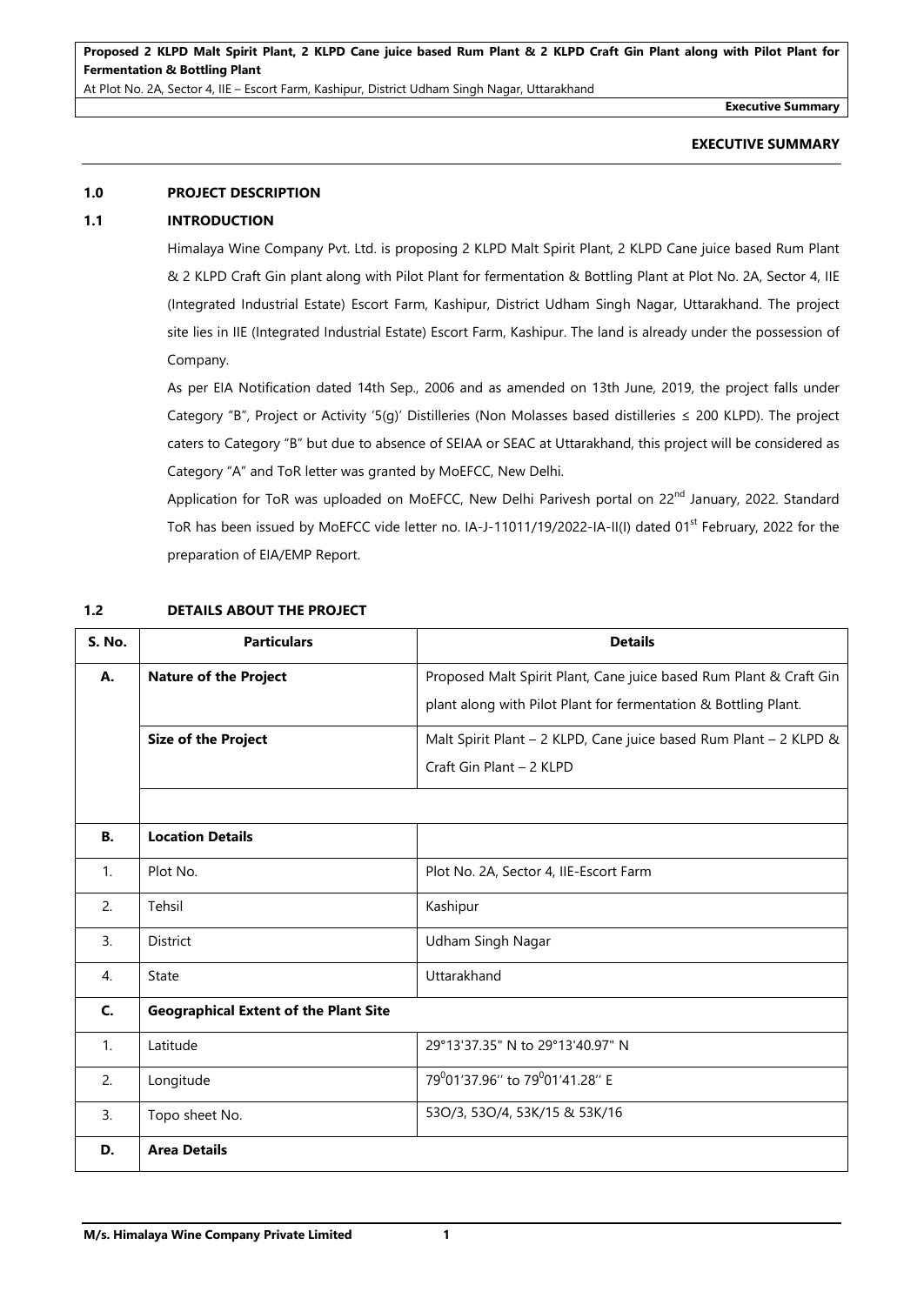At Plot No. 2A, Sector 4, IIE – Escort Farm, Kashipur, District Udham Singh Nagar, Uttarakhand

**Executive Summary**

| S. No. | <b>Particulars</b>                                                                                                                                         | <b>Details</b>                                                                                                                                                                                                                                                                                                                                                                                                    |  |
|--------|------------------------------------------------------------------------------------------------------------------------------------------------------------|-------------------------------------------------------------------------------------------------------------------------------------------------------------------------------------------------------------------------------------------------------------------------------------------------------------------------------------------------------------------------------------------------------------------|--|
| 1.     | Plant Area                                                                                                                                                 | 0.8533 ha (8533 Sq. meter).                                                                                                                                                                                                                                                                                                                                                                                       |  |
| 2.     | Greenbelt & Plantation Area                                                                                                                                | 33% of the project area will be covered under greenbelt &<br>plantation i.e, 0.281 Ha.                                                                                                                                                                                                                                                                                                                            |  |
| E.     |                                                                                                                                                            | Environmental Setting Details (with approximate aerial distance and direction from the project site)                                                                                                                                                                                                                                                                                                              |  |
| 1.     | Nearest Town & City                                                                                                                                        | Kashipur (~6.0 km in WSW Direction)                                                                                                                                                                                                                                                                                                                                                                               |  |
| 2.     | Nearest<br>National<br>Highway<br>State<br>$\sqrt{2}$<br>Highway                                                                                           | NH - 309 (NH - 121) (~4.0 km in NW direction)<br>NH -734 (NH-74) (~6.5 km in WSW direction)                                                                                                                                                                                                                                                                                                                       |  |
| 3.     | Nearest Railway station                                                                                                                                    | Kashipur Railway Station (6.5 km in WSW Direction)                                                                                                                                                                                                                                                                                                                                                                |  |
| 4.     | <b>Nearest Airport</b>                                                                                                                                     | Pantnagar Airport (49 km in ESE Direction)                                                                                                                                                                                                                                                                                                                                                                        |  |
| 5.     | National<br>Wildlife<br>Sanctuaries,<br>Parks,<br>Biosphere<br>Tiger/<br>Elephant<br>Reserves,<br>Reserves, Wildlife Corridors etc. within 10<br>km radius | No National Parks, Wildlife Sanctuaries, Biosphere Reserves, Tiger/<br>Elephant Reserves, Wildlife Corridors etc. exists within 10 km<br>radius.                                                                                                                                                                                                                                                                  |  |
| 6.     | Reserved Forests (RF)/ Protected Forests<br>(PF)                                                                                                           | Jurka RF (~3.5 km in ENE), Manrur Firozpur (Haldua) RF (~5.0 km in<br>WNW), Ampokhra RF (~6.0 km in North), Jogipura RF (~5.0 km in<br>East), Gulzarpur RF ( $\sim$ 5.5 km in ENE), Ampani RF ( $\sim$ 8.5 km in NE) &<br>Sehonathpur South RF (~10.0 km in NNW direction)                                                                                                                                        |  |
| 7.     | Water Body (within 10 km radius)                                                                                                                           | Bahalla Nadi (~2.0 km in WNW), Mahadev Canal (~3.0 km in<br>WSW), Drona Sagar Canal (~4.5 km in WNW), Debka Nadi (~5.0<br>km in ESE), Burhi Kosi Nadi (~5.0 km in NE), Kosi River (~5.5 km in<br>SE), Tumariya Bahalla Canal (~6.5 km in North), Dhela Nadi (~ 7.5<br>km in NW), Durgapur Distributary (~8.0 km in West), Karanpur<br>Distributary (~7.5 km in WNW) & Narayanpur Distributary (~9.5<br>km in ESE) |  |
| 8.     | Seismic Zone                                                                                                                                               | The plant site falls in Seismic Zone - IV as per IS: 1893 (Part-I):<br>2002.                                                                                                                                                                                                                                                                                                                                      |  |
| F.     | <b>Cost details</b>                                                                                                                                        |                                                                                                                                                                                                                                                                                                                                                                                                                   |  |
| 1.     | Total Cost of the Project                                                                                                                                  | Rs. 47.7 Crores                                                                                                                                                                                                                                                                                                                                                                                                   |  |
| 2.     | Cost for Environmental Protection                                                                                                                          | Capital Cost: Rs. 3.0 Crores                                                                                                                                                                                                                                                                                                                                                                                      |  |
|        | Measures                                                                                                                                                   | Recurring Cost: Rs. 0.5 Crores/annum                                                                                                                                                                                                                                                                                                                                                                              |  |
| G.     | <b>Working Days</b>                                                                                                                                        | 350 days per annum                                                                                                                                                                                                                                                                                                                                                                                                |  |
| Н.     | <b>Products Mix</b>                                                                                                                                        | Malt spirits, Rum, Gin, & Fruit based distilled products                                                                                                                                                                                                                                                                                                                                                          |  |

Source: Pre-feasibility Report

**1.3 LOCATION MAP**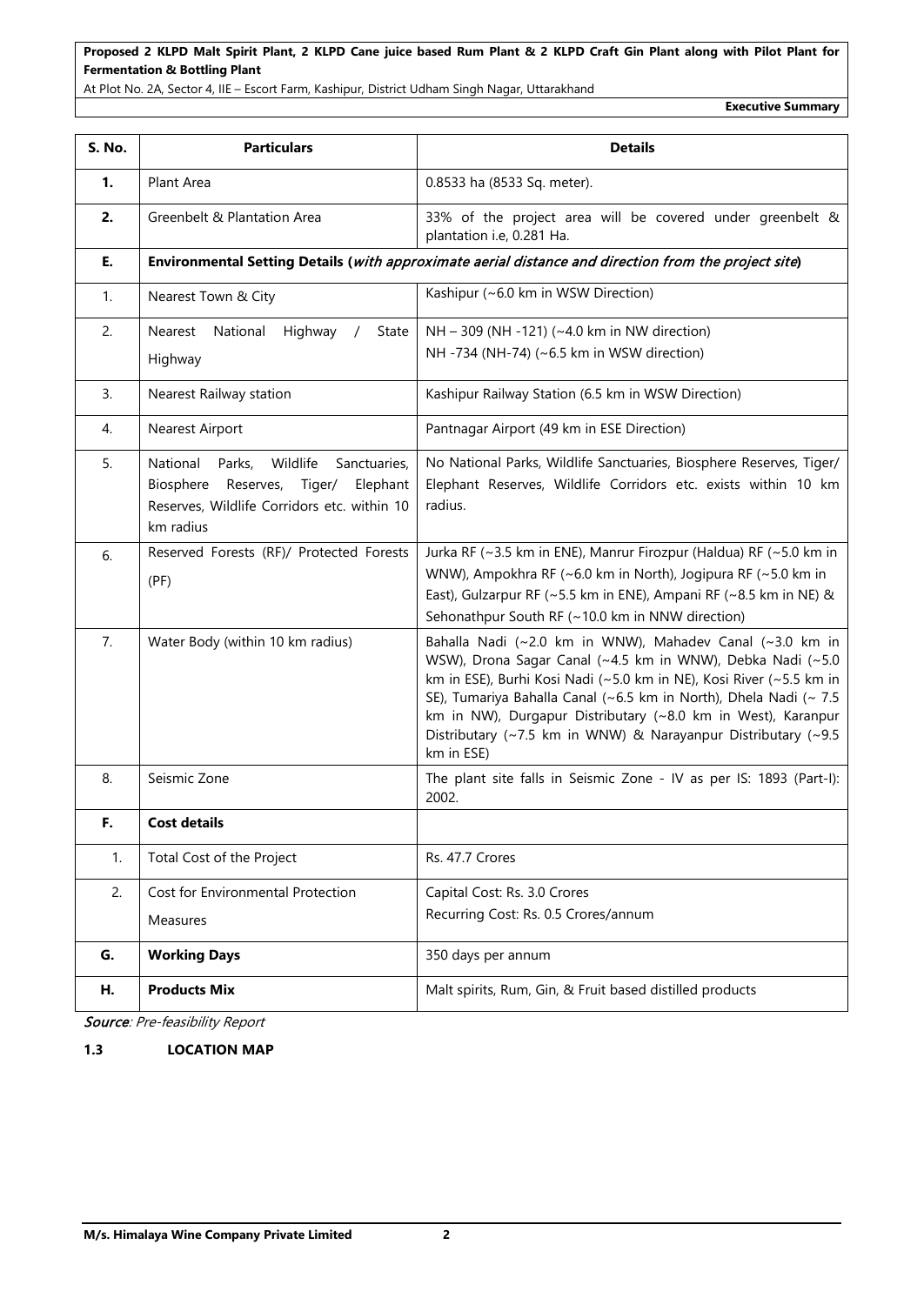At Plot No. 2A, Sector 4, IIE – Escort Farm, Kashipur, District Udham Singh Nagar, Uttarakhand

**Executive Summary**

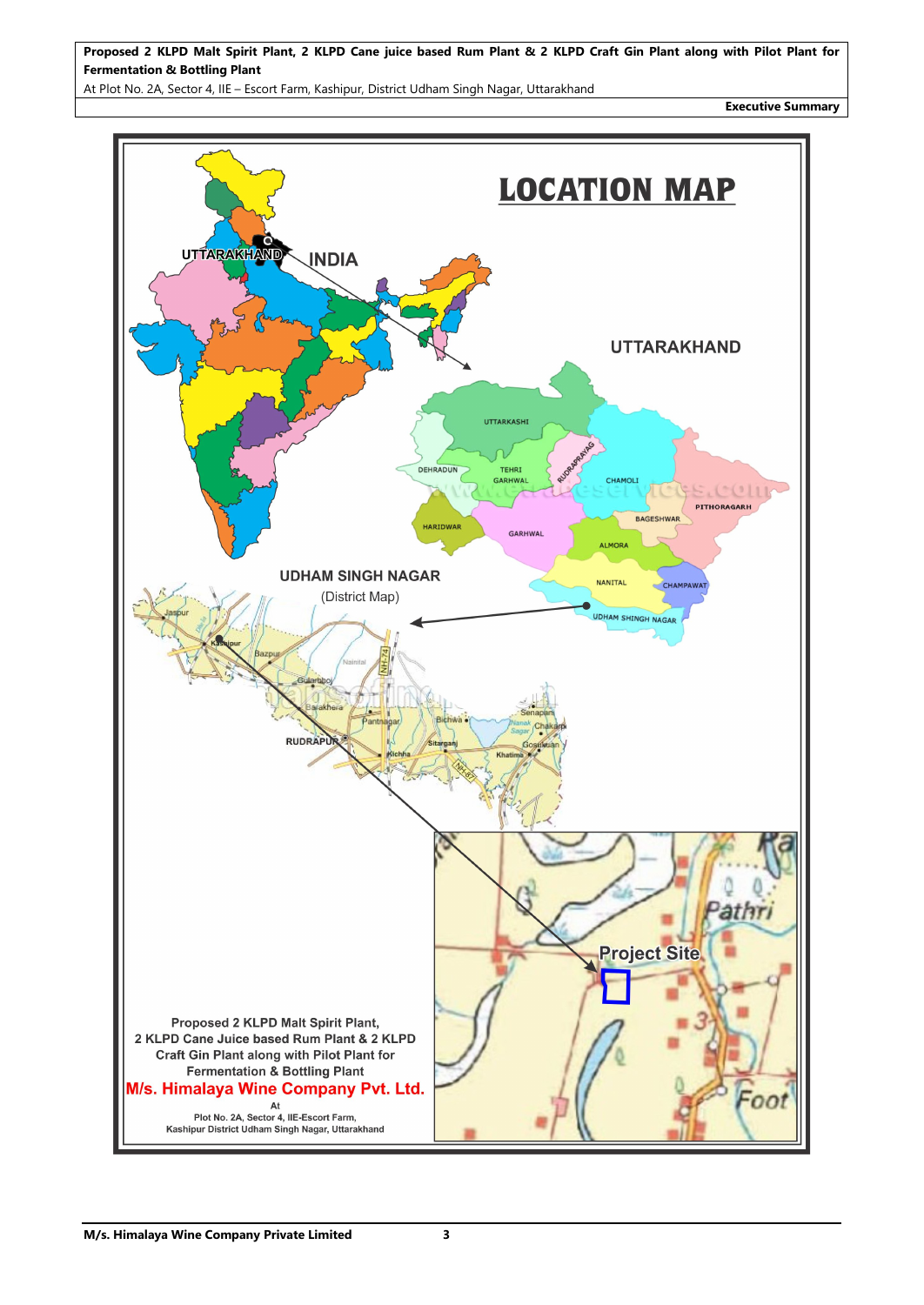# **1.4 Requirements for the Project**

# **1.4.1 Raw Material Requirement**

The basic raw material for the manufacturing of Malt spirits will be Barley (Malt). Craft Rum will be produced from Sugar Cane & Craft gin from ENA (Extra Neutral Alcohol, Grain Based). In the present scenario, all the raw materials are easily available in the nearby area. Details regarding quantity of raw materials required, their source, storage and mode of transportation for proposed project are given in the table below:

| 1<br>I<br>г.<br>× |
|-------------------|
|-------------------|

| S.  | <b>Particulars</b>           | <b>Total</b>       | <b>Storage</b>           | Source & mode of              |
|-----|------------------------------|--------------------|--------------------------|-------------------------------|
| No. |                              | <b>Requirement</b> |                          | transportation                |
| 1   | <b>Barley</b>                | 4 TPD              | 120 T Steel Silo         | Barley/Malt supplier via road |
| 2   | <b>Sugar Cane</b>            | 30 TPD             | 10 T Cane godown         | Sugar cane from nearby farm   |
|     |                              |                    |                          | via road                      |
| 3   | <b>Extra Neutral Alcohol</b> | 600 BL/day         | 25 KL Steel tanks        | Grain based ENA from nearby   |
|     |                              |                    |                          | distillery                    |
| 4   | <b>Chemicals</b>             |                    |                          |                               |
|     | <b>CIP Chemicals</b>         | 4 kg/day           | 60 kg In Stores          | Chemicals supplier via road   |
|     | Caustic soda                 | 4 kg/day           | 60 kg Stores/Steel Tanks | Near-by Markets via road      |
|     | Enzyme                       | 6 L/day            | 100 L In Stores          |                               |
|     | Yeast                        | 40 kg/day          | 500 kg In Stores         |                               |

#### **Raw Material and chemicals requirement**

Source: Pre-feasibility Report

# **1.4.2 Fuel Requirement**

Biomass will be used for the proposed boiler of 4 TPH (2 x 2 TPH). Details regarding fuel requirements are given below.

|               | Table-2                                                         |                          |                                 |  |  |
|---------------|-----------------------------------------------------------------|--------------------------|---------------------------------|--|--|
|               | <b>Fuel Requirement</b>                                         |                          |                                 |  |  |
| <b>S. No.</b> | <b>Name of Material</b>                                         | <b>Requirement (TPD)</b> | <b>Source of Material</b>       |  |  |
|               | <b>Biomass</b><br>(Bagasse/ cane trash/ wood chips/ Agro waste) | 25 TPD                   | From local suppliers by<br>road |  |  |

Source: Pre-feasibility Report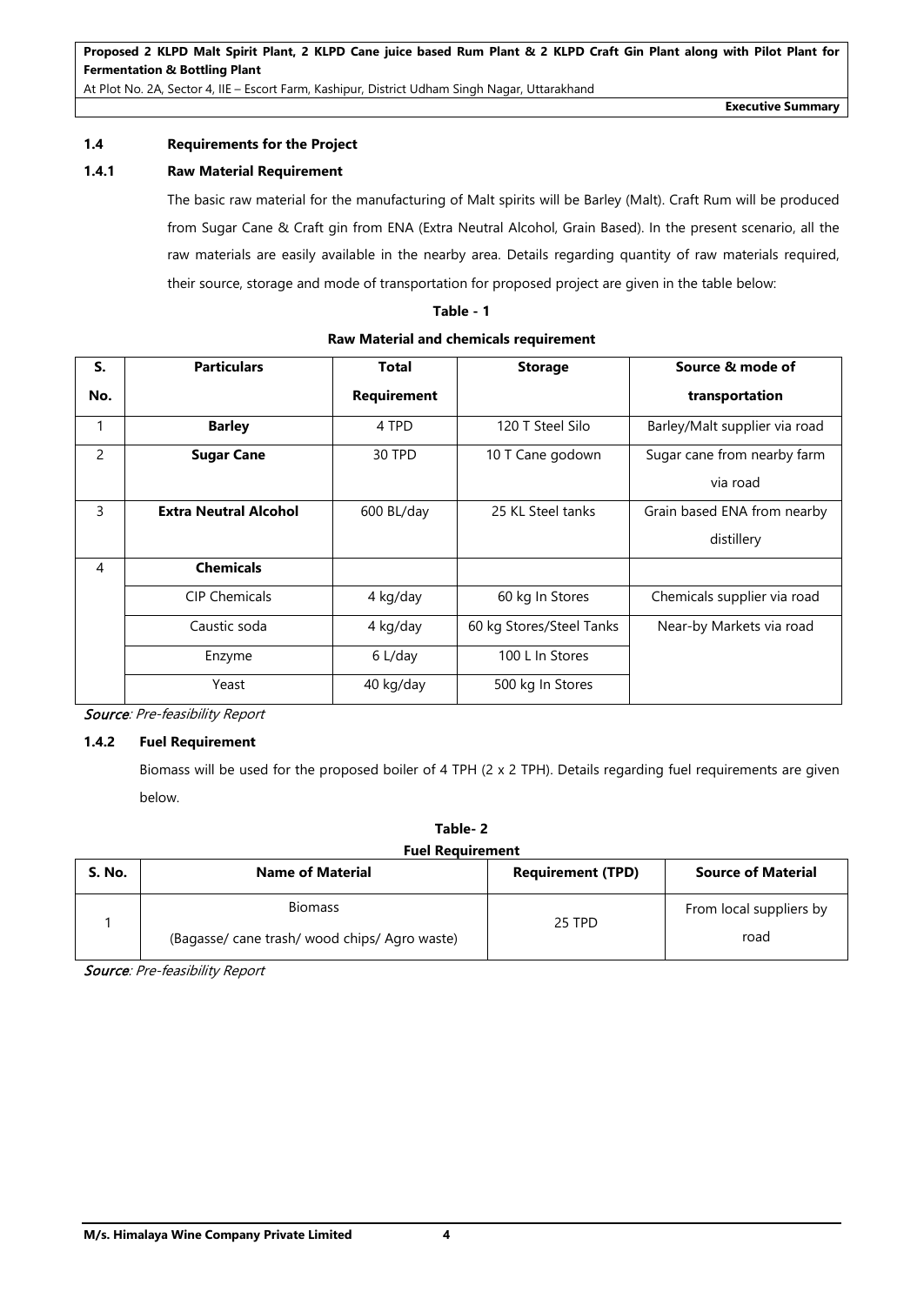At Plot No. 2A, Sector 4, IIE – Escort Farm, Kashipur, District Udham Singh Nagar, Uttarakhand

**Executive Summary**

# **1.4.3 Other Basic Requirements**

Other basic requirements for the project are given in Table below.

| Table $-3$                                |
|-------------------------------------------|
| <b>Basic Requirements for the Project</b> |

| <b>S. No.</b> | <b>Parameters</b>  | <b>Quantity Requirement</b> | Source                                                                       |
|---------------|--------------------|-----------------------------|------------------------------------------------------------------------------|
| ι.            | Fresh Water (KLPD) | 64 KLPD                     | Groundwater                                                                  |
| ـ ـ           | Power (MW)         | $0.75$ MW                   | Uttarakhand Power Corporation Ltd.                                           |
| 3.            | Manpower (persons) | 70 persons                  | Unskilled/ semi- skilled: - local areas; Skilled: - Local &<br>outside areas |

Source: Pre-feasibility Report

#### **1.5 PROCESS DESCRIPTION**

The process distillery plant comprises of following stages:

- 1. Malt Spirit Plant
	- Barley Malting
	- Malt storage, conveying and cleaning system. Malt milling system
	- Mashing system
	- Lauter Tun system (for wort separation), wort cooling and process water systems
	- Brewing/Fermenters Wash stills Spirit stills
	- Malt distillation
	- Spirit receivers & effluent receivers

#### 2. Gin Plant

- Pilot Fermentation system
- **Maceration**
- Craft gin distillation
- Spirit receivers & effluent receivers, Resting Tanks etc.
- 3. Cane juice based Rum Plant
	- Sugarcane crushing & milling
	- **Fermentation**
	- **Maturation**
	- Spirit receivers & effluent receivers

#### **2.0 DESCRIPTION OF ENVIRONMENT**

# **2.1 PRESENTATION OF RESULTS (AIR, NOISE, WATER AND SOIL)**

Baseline study of the study area was conducted during Winter Season (December, 2021 to February, 2022). Ambient Air Quality Monitoring reveals that the concentrations of PM10 and PM2.5 for all the 8 AAQM stations were found between 46.3 to 87.4 µg/m3 and 25.5 to 52.1 µg/m3 respectively. The concentrations of SO2 and NO2 were found to be in range of 5.62 to 18.2 µg/m3 and 10.68 to 32.6 µg/m3 respectively. Ambient noise levels were measured at 8 locations within the 10 km radius area from the project site. Noise levels vary from 51.7 to 58.6 Leq dB (A) during day time and 41.2 to 46.9 Leq dB(A) during night time.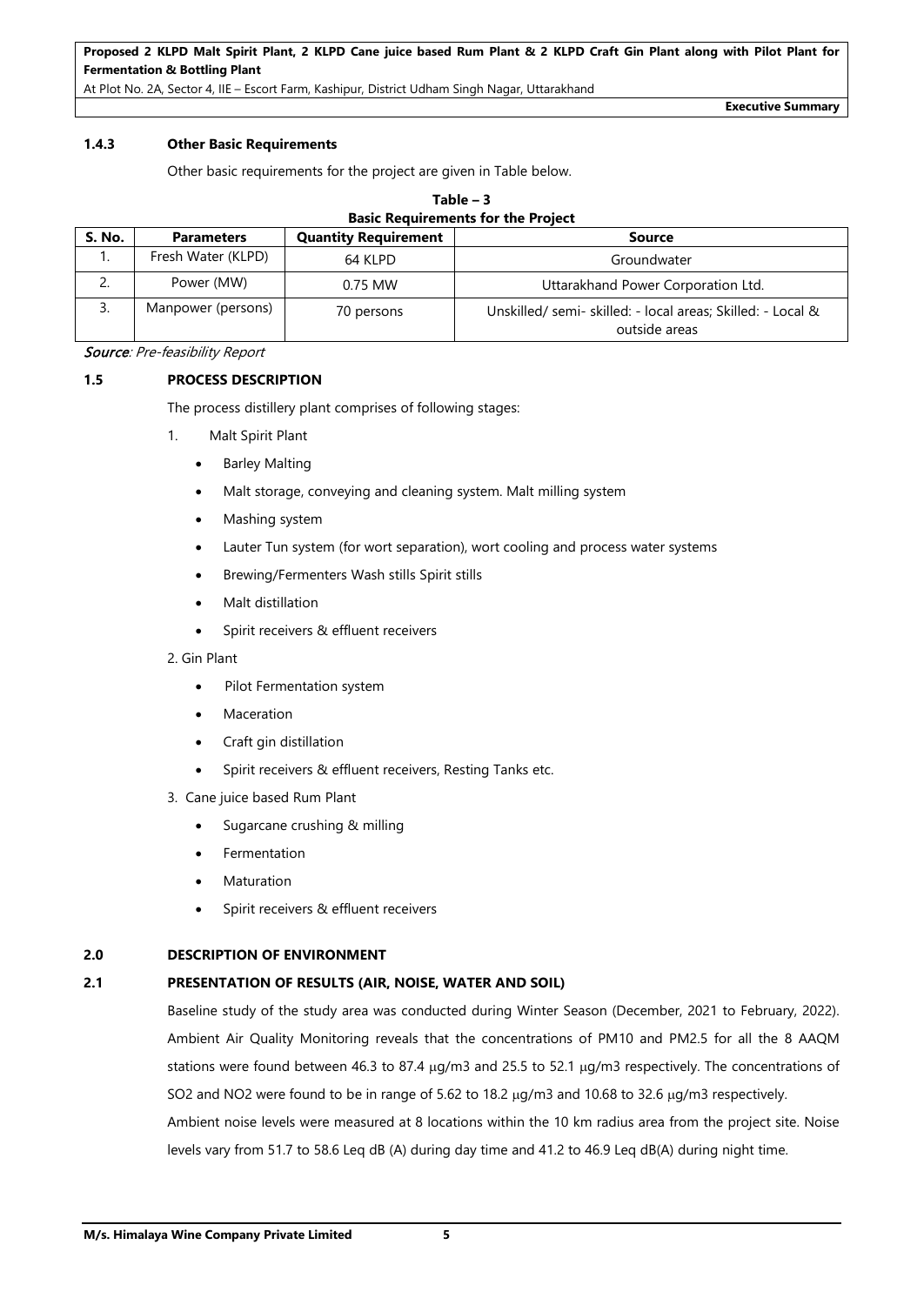**Executive Summary**

Ground water analysis was done for 8 locations. The pH of the groundwater samples ranged from 7.06 to 7.56 which is within the permissible limit and fairly basic in nature. The total dissolved solids ranged from 218 to 449 mg/l indicating rich dissolved mineral nutrients. This observation is supported by high values of total hardness 190 to 326.7 (mg/l) and total alkalinity 185 to 351.5 (mg/l).

Soil samples were collected from 6 different land use classifications indicating pH value ranging from 7.26 to 7.72 which shows that the soil is moderately alkaline in nature. Soil texture is silt loam and silt clay in all the land use. Available organic matter (0.64% to 1.22%) was medium. Organic carbon ranges from 0.37 % to 0.71% which is high, potassium 243.43 to 318.23 (kg/ha) was moderate; project site being the highest for available potassium, available nitrogen 192.94 to 258.06 (kg/ha) was medium and available phosphorus 61.93 to 79.97 (kg/ha) is high. This indicates that soil fertility is medium to high. NPK fertilizer addition may not be necessary during plantation and greenbelt development in the project site. The average conductivity values are 0.30 to 0.52 (mS/cm) which is average in all locations.

# **2.2 ENVIRONMENTAL MONITORING PROGRAMME**

Details of the environmental monitoring schedule / frequency, which will be undertaken for various environmental components, as per conditions of EC/CTE/CTO are given in Table below**.**

|           | <b>POST Project Monitoring</b>                                       |                                   |                                                                                                                                                                         |  |  |  |
|-----------|----------------------------------------------------------------------|-----------------------------------|-------------------------------------------------------------------------------------------------------------------------------------------------------------------------|--|--|--|
| S.<br>No. | <b>Description</b>                                                   | <b>Frequency of Monitoring</b>    | <b>Locations of monitoring</b>                                                                                                                                          |  |  |  |
|           | <b>Ambient Air Quality</b>                                           | As per EC/CTO condition           | Within and outside plant area at least 4<br>locations (1 within and 3 outside the plant<br>area at an angle of $120^0$ each) covering<br>upwind and downwind directions |  |  |  |
| 2         | <b>Stack Emission Monitoring</b>                                     | Continuous monitoring (Online)    | Plant Site (Boiler stacks)                                                                                                                                              |  |  |  |
| 3         | Performance Guarantee (PG)<br>test of pollution control<br>equipment | Yearly                            | All pollution control devices                                                                                                                                           |  |  |  |
| 4         | Fugitive emission                                                    | As per EC/CTO condition           | In the plant site                                                                                                                                                       |  |  |  |
| 5         | Noise level monitoring                                               | As per EC/CTO condition           | Plant boundary & nearby areas                                                                                                                                           |  |  |  |
| 6         | Ground water quality                                                 | Twice a year (Pre & Post monsoon) | In & around the plant site                                                                                                                                              |  |  |  |
| 7         | Effluent quality                                                     | Daily (In house laboratory)       | ETP/STP Outlet                                                                                                                                                          |  |  |  |
| 8         | Soil Quality                                                         | Yearly                            | In & around the plant site                                                                                                                                              |  |  |  |
| 9         | Medical checkup of employees                                         | Yearly                            | Nearby hospitals/dispensary/on-site                                                                                                                                     |  |  |  |

**Table - 4 Post Project Monitoring** 

# **3.0 PROJECT BENEFITS**

The project will result in growth of the surrounding areas by increasing direct and indirect employment opportunities in the region including ancillary development and supporting infrastructure. Development of social infrastructure will be in the form of medical provisions, health centres will be constructed and maintained, education facilities to nearby villagers and formation of self-help groups by Himalaya Wine Company Pvt. Ltd. The state will get revenues in terms of taxes and local people will get direct & indirect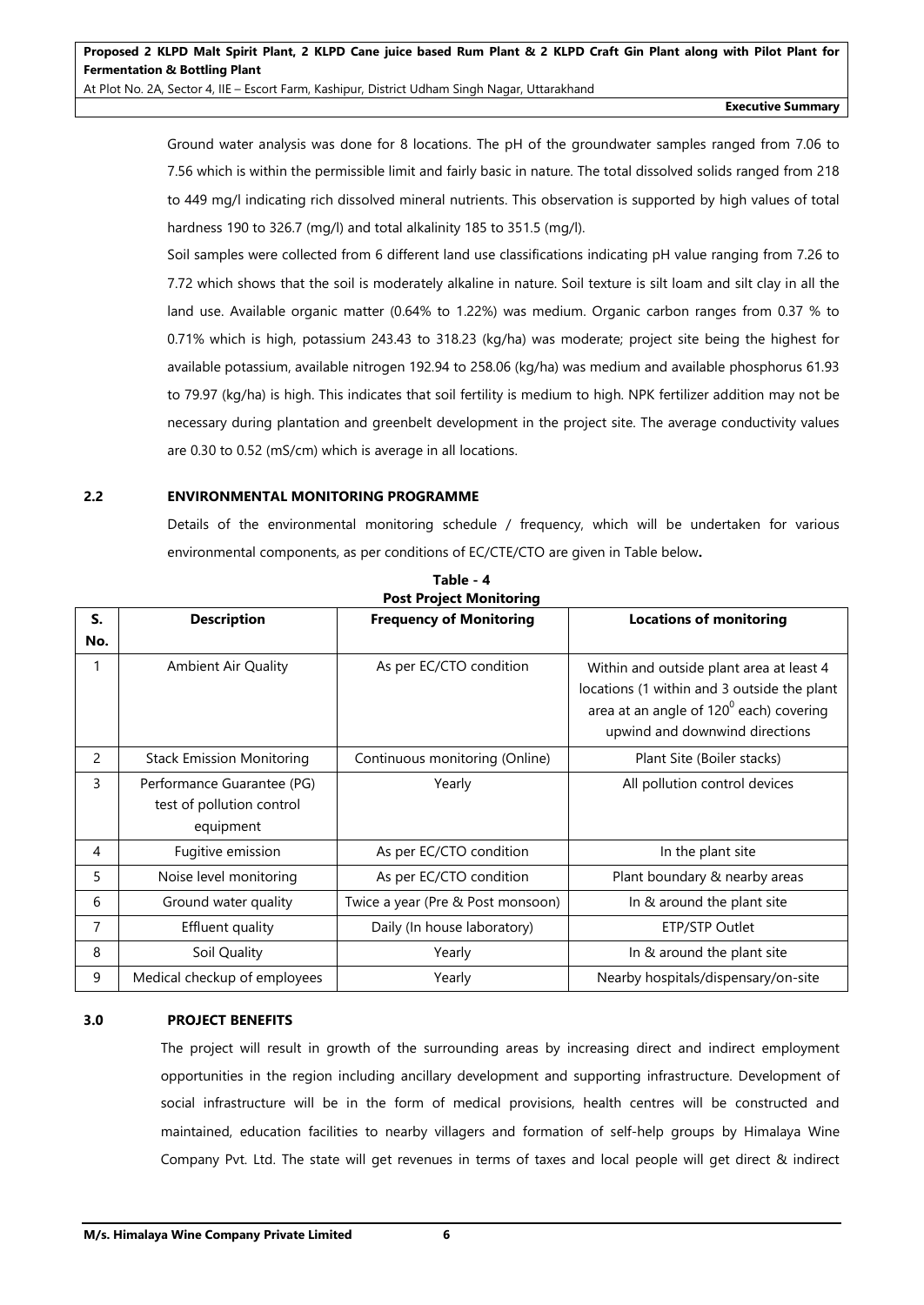**Executive Summary**

employment. Business opportunities for local community will be available. Environment will be protected primarily while the industrial operations are going on with best mitigation measures to be implemented.

# **4.0 ENVIRONMENT MANAGEMENT PLAN**

The environment management plan is as given below: -

| <b>Particulars</b>     |   | <b>Details</b>                                                                              |
|------------------------|---|---------------------------------------------------------------------------------------------|
| Air quality management | ➤ | Bag Filter with stack of adequate height will be installed with the proposed boiler (2x2    |
|                        |   | TPH) to control the particulate and gaseous emissions due to combustion of fuel.            |
|                        | ➤ | DG Sets will have adequate stack height as per CPCB guidelines.                             |
|                        | ➤ | Roads within the plant will be concreted to control the fugitive emissions.                 |
|                        | ➤ | Adequate greenbelt will be developed in the plant area.                                     |
|                        | ➤ | Online Stack Monitoring system will be installed.                                           |
|                        | ➤ | The overall quality of the ambient air will be monitored and maintained within the limit    |
|                        |   | prescribed by CPCB/SPCB after the commencement of the operations of proposed                |
|                        |   | project.                                                                                    |
| quality<br>Water       | ➤ | Production facilities are designed based on achieving "Zero Effluent Discharge" norms.      |
| management             | ➤ | Coloured effluent i.e. spent wash & washings from Malt Spirit Plant / Craft rum plant/Pilot |
|                        |   | Fermentation plant etc shall be concentrated into solids with Evaporator followed by        |
|                        |   | drying in the sludge drying beds.                                                           |
|                        | ➤ | Effluent i.e. process Condensates, spent lees & washings etc. will be treated in C.P.U.     |
|                        |   | (Capacity 150 KLPD) & the treated water will be recycled back to process plant.             |
|                        | ➤ | Wet cake (DWGS) (4 TPD) will be utilized as Cattle, poultry and fish feed ingredients.      |
|                        | ➤ | Solids removed from Cane juice & Malt spent wash (3 TPD) shall be sold off as organic       |
|                        |   | manure.                                                                                     |
|                        |   | Sewage from domestic activity will be treated in proposed sewage treatment plant            |
|                        |   | (Capacity 5 KLPD).                                                                          |
|                        | ➤ | Rainwater harvesting will be done within the plant premises.                                |
| Noise Management       | ➤ | Personal Protective Equipment like earplugs and earmuffs will be provided to the workers    |
|                        |   | exposed to high noise level.                                                                |
|                        |   | Proper maintenance, oiling and greasing of machines at regular intervals will be done to    |
|                        |   | reduce generation of noise.                                                                 |
|                        | ➤ | Greenbelt inside the plant premises and at the plant boundary will be developed&            |
|                        |   | maintained.                                                                                 |
|                        | ➤ | Regular monitoring of noise level is will be carried out in and around plant premises to    |
|                        |   | find out any high noise level zones and measures will be implemented accordingly.           |
|                        | ➤ | Regular auditing of process area to find out any loosened nuts/bolts/joints to avoid        |
|                        |   | unnecessary noise.                                                                          |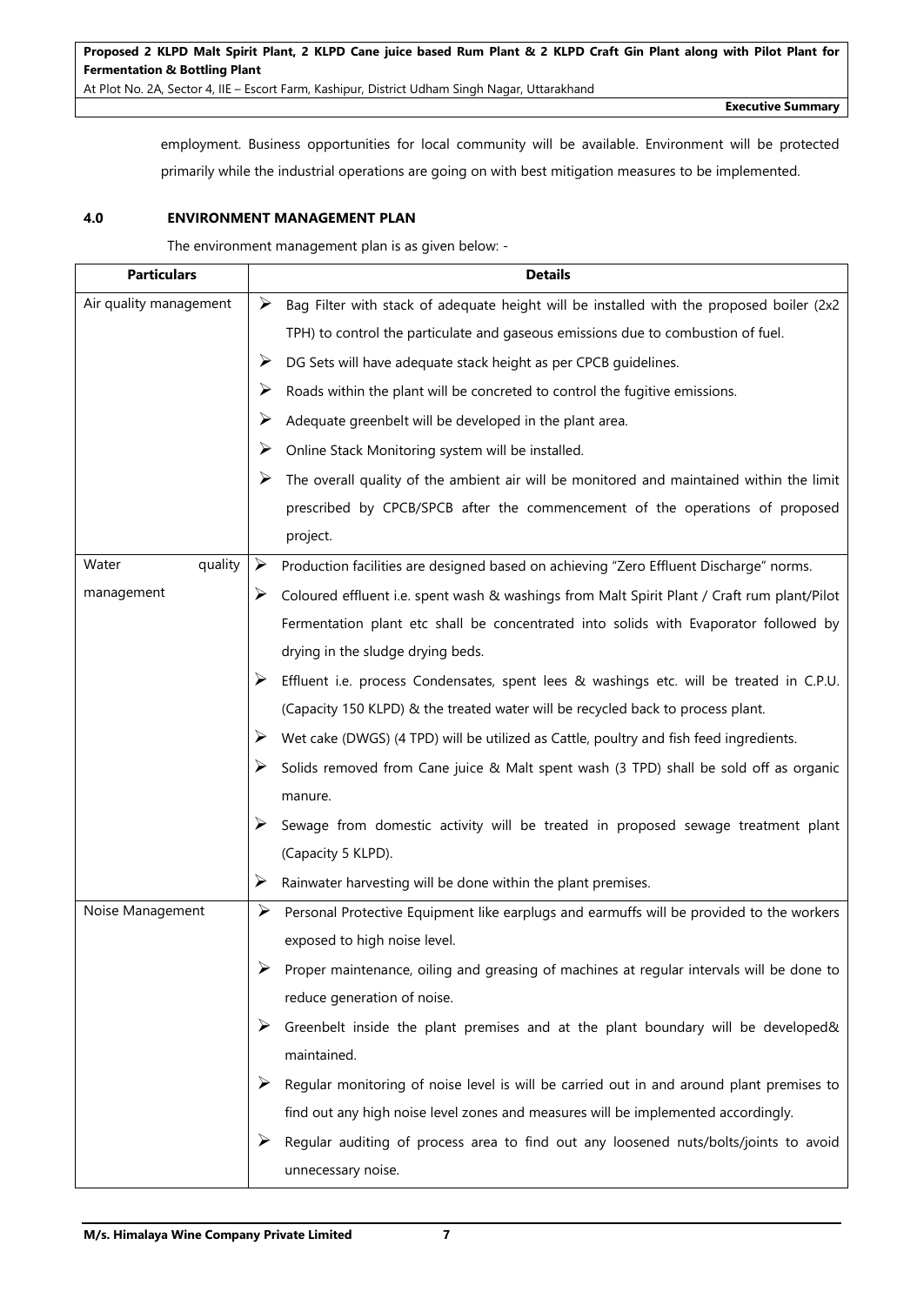At Plot No. 2A, Sector 4, IIE – Escort Farm, Kashipur, District Udham Singh Nagar, Uttarakhand

**Executive Summary**

| Hazardous<br>Solid<br>& | ➤ | Solid waste from the operations generally comprises of fibres and proteins in the form of                 |
|-------------------------|---|-----------------------------------------------------------------------------------------------------------|
| Waste Management        |   | DWGS (4 TPD), which will be ideally used as Cattle Feed.                                                  |
|                         | ➤ | ETP sludge will be used as manure.                                                                        |
|                         | ➤ | Fly ash (4 TPD) generated from the proposed boiler will be supplied to brick/cement                       |
|                         |   | manufacturers.                                                                                            |
|                         | ➤ | Used oil & grease (0.2 KL/annum) generated from plant machinery/gear boxes as                             |
|                         |   | hazardous waste will be sold out to the CPCB authorized recyclers.                                        |
| Greenbelt development   | ➤ | Out of the total plant area of 8533 Sq. meter, 2815 Sq. meter i.e. 33% will be developed                  |
|                         |   | under greenbelt & plantation.                                                                             |
|                         | ➤ | Native plant species will be planted in consultation with local DFO.                                      |
|                         | ➤ | Greenbelt will be developed as per Central Pollution Control Board (CPCB) guidelines.                     |
|                         | ➤ | Greenbelt development along with the road & plant boundary will attenuate noise level,                    |
|                         |   | arrest dust and improve the environment in surrounding.                                                   |
|                         | ➤ | Greenbelt & plantation development will begin simultaneously with the initiation of                       |
|                         |   | construction activities of the proposed unit.                                                             |
| Odour management        | ➤ | Adequate greenbelt all around the periphery of the plant will be maintained.                              |
|                         | ➤ | Better housekeeping will maintain good hygiene condition by regular steaming of all                       |
|                         |   | fermentation equipment.                                                                                   |
|                         | ➤ | Longer storages of any product/by-products will be avoided & use of efficient biocides to                 |
|                         |   | control bacterial contamination.                                                                          |
|                         | ➤ | Regular use of eco friendly disinfectants in the drains to avoid generation of putrefying                 |
|                         |   | micro-organisms.                                                                                          |
| Occupational health &   |   | $\triangleright$ Occupational health surveillance program will be taken as a regular exercise for all the |
| safety                  |   | employees and their records maintained.                                                                   |
|                         | ➤ | Proper storage and handling precautions will be taken. The storage area will be kept cool,                |
|                         |   | dry and well ventilated and away from the source of heat, flame or oxidizers.                             |
|                         | ➤ | Use of Personal Protective Equipment (PPEs) will be encouraged. Proper training program                   |
|                         |   | on use of PPEs, characteristics of the material handled and safety precautions will be                    |
|                         |   | arranged.                                                                                                 |
|                         | ➤ | Fire safety measures will be incorporated within the factory premises. All the fire                       |
|                         |   | extinguishing media such as water, dry chemicals, CO2, sand, dolomite, foam, etc. will be                 |
|                         |   | kept in vital locations.                                                                                  |
|                         | ➤ | Mock drill will be arranged for the worker to test the effectiveness of the training program              |
|                         |   | time to time and the way to react in case of emergency.                                                   |
|                         | ➤ | Safety precautions will be displayed in the premises on the banners, boards, etc.                         |